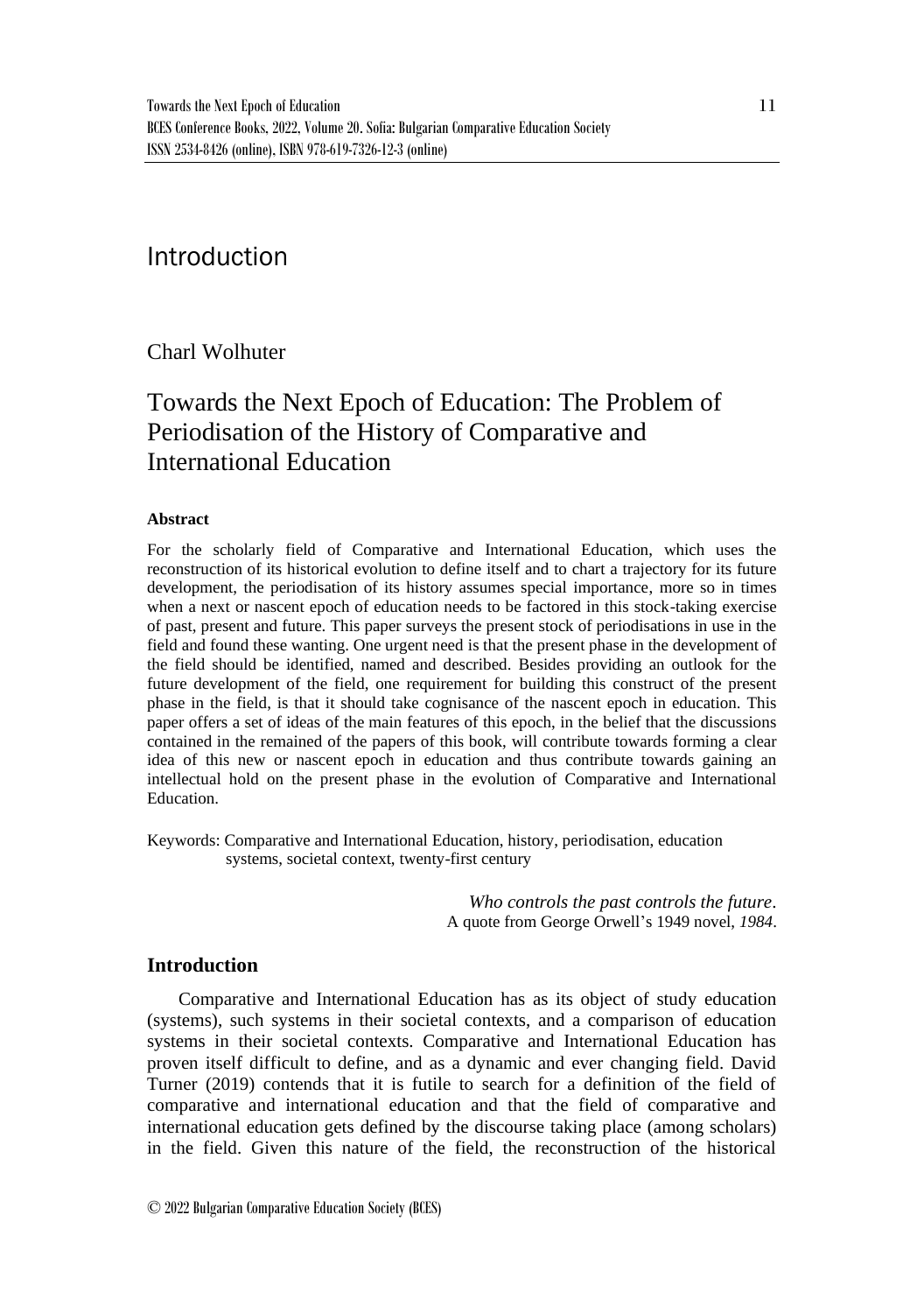evolution of Comparative and International Education gains an importance even more than the historical evolution typically found in the beginning chapters of (introductory as well as more advanced) textbooks surveying scholarly fields of inquiry. It is in the historical evolution of the field that the identity of Comparative and International Education becomes visible, that the main lines of inquiry and topics that scholars have focused on becomes clear, and through which new lines of investigation are suggested (Wolhuter, 2001, p. 1).

In the reconstruction of history, periodisation is a key tool, to gain a grip on the complexity of history. However, the periodisation of its history has never been seriously interrogated by scholars in the field of Comparative and International Education, and even in the scholarly discipline of History, it has only very recently been moved into the focus of scholarly attention (Lorenz, 2017). In reflecting in this paper on periodisation in the reconstruction of the history of Comparative and International Education it will be taken that periodisation serves the general function of taxonomy in any field of science, namely basically to render comprehensible, or to reduce to comprehensible proportions, a large and complex set of phenomena. Furthermore, periodisation should create time units with maximum internal homogeneity and maximum heterogeneity between time units. In Comparative and International Education in particular, periodisations should highlight the main moments in the evolution of the field, with respect to all phases, including and especially the present, the descriptor of the phase should encapsulate the main features of the field (that is in the theoretical-methodological echelons of the field, as well as in the object of study, education systems and societal contexts). Moreover, from such a descriptor and from the depiction of the entire time line of the field, it should be possible to extract current challenges and deficiencies in the field and it should also be possible to extrapolate a future dimension: a vision or élan or trajectory for the future development of Comparative and International Education.

In this paper it will be argued that the current systems of periodisation extant in the field of Comparative and International Education are dated and problematic, and especially within the context of the new and next, coming epoch in education, new periodisations should be devised. A ground theorem of the field of Comparative and International Education has always been that education is shaped by societal contextual factors (see for example Crossley, 2019); the same can be said of the field of Comparative and International Education: it is being shaped or should be sensitive to changes in both societal and education system contexts (Wolhuter & Jacobs, 2022).

The paper commences with an outline of salient, defining features of twentyfirst century society, and the new epoch in education it will in all probability induce. Then current systems of periodisation currently in use in the field will be surveyed and assessed. In conclusion pointers for a new system of periodisation will be given.

#### **The (probable) defining features of the next epoch**

#### *The next epoch of the societal context of education*

Based on trends identifiable in early-twenty first century society, the following contours can be drawn as probably defining the next epoch in the world. An ecological crisis is present, threatening not only the survival of the human species,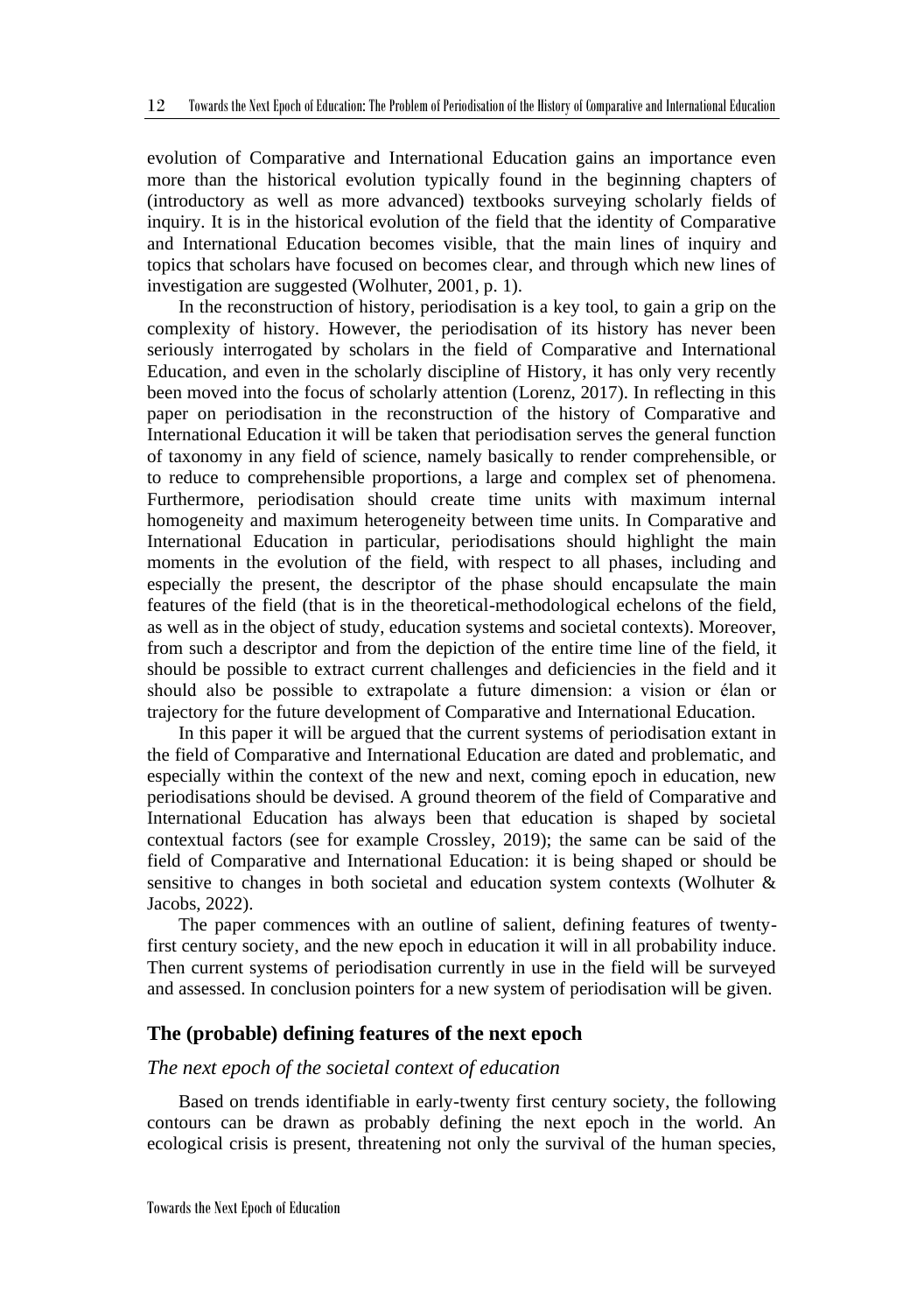but even that of the planet. To address this challenge, the notion of sustainable development has gained currency, operationalized by the global community as the Seventeen Sustainable Goals. Demographically the earth is experiencing a population explosion, though it has constantly been losing momentum during recent years and decades, is still pressingly felt in large parts of the Global South. The global population is getting more mobile. Another salient trend of the early twentyfirst century is the continued, accelerated technological progress, two facets hereof being the information and communications technology revolution, and the robot revolution. Economically the past decades have been one of growing affluence, and although the incidence of poverty has also declined, inequalities have been growing. Two other economic trends which loom large with respect to the future is the rise of knowledge economies and the fourth industrial revolution. A knowledge economy is an economy where the driving axis of the economy is the production and consumption of new knowledge. The signature feature of the fourth industrial revolution is the blending of the physical, the biological and the digital worlds.

Social trends include the rise of multicultural and diverse societies, and the decline in importance of the primary (family) and the secondary (workplace) social groupings in society. On the other hand tertiary (functional groups for example sport clubs, hobby clubs, or single issue lobbies) are rising in importance. Political trends include the demise of the power of the nation-state and the power vacuum left being filled from two opposite sides — on the one hand international or global (such as the World Bank or the United Nations) or supra-national structures (for example the European Union) and on the other hand geographically lower or smaller order structures at provincial or district or local levels. Other trends in the past decades are democratization, and a general trend of individualization. Trends in the spheres of religion and life and world philosophy include the persistent presence of religion, new forms of manifestation of religion (individualized, less organised, religion blending with spirituality) and the rise of the Creed of Human Rights as moral code of a globalized world.

#### *The resulting next epoch in education*

The above identified new societal context asks for a new, next epoch in education. Main features of this imperative, which contrasts with the historically developed features of education systems include individualization, empowerment of each student, making space for creativity, education for global citizenship, and education for human rights. Furthermore, the possibilities which the technological prowess of the nascent fourth industrial revolution open (see Fullard et al., in this same volume), as well as other contextual features such as the ecological crisis, ask for a new consideration and appreciation of the objectives of education and the place of value education.

### **Periodisation in the reconstruction of the historical evolution of Comparative and International Education**

Arguably the most often used periodisations when considering the historical development of Comparative and International Education are those of Noah and Eckstein (1969), naming five phases till the end of the 1960s, and that of Roland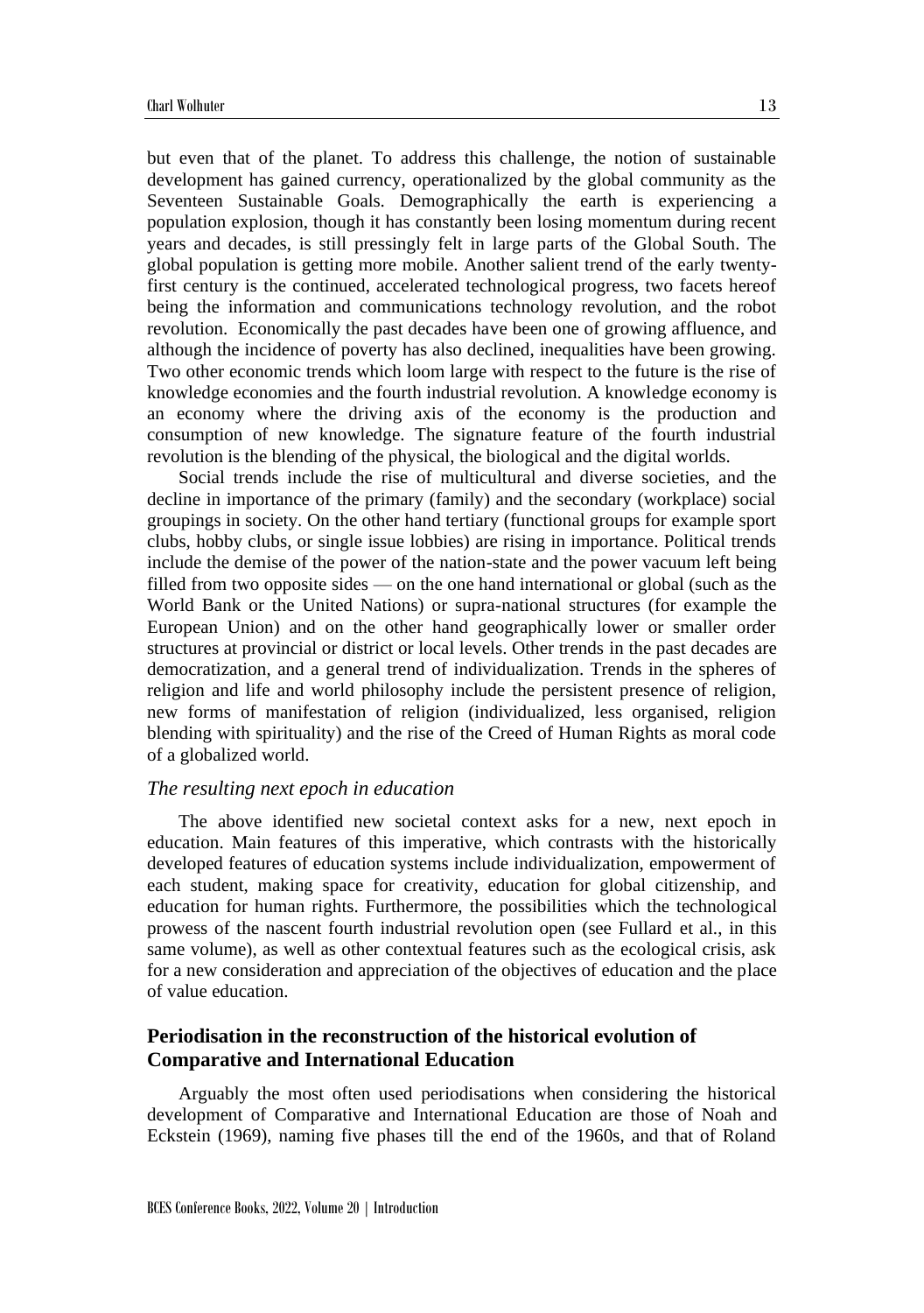Paulston (1997) focusing developments since the 1960s. Noah and Eckstein (1969) named their phases a phase of travellers' tales, a phase of the systematic study of foreign education system with the intention of borrowing, a phase of international cooperation, a "factors and forces" phase, and a social science phase. The last three phases, taking the story from the 1960s were named by Roland Paulston as a phase of orthodoxy (this is the same as the social science phase of the Noah  $\&$  Eckstein phraseology), a phase of heterodoxy, and a phase of heterogeneity. Heterodoxy is a phase of the 1970s and 1980s, characterized, according to Paulston, by the appearance of rival paradigms challenging the orthodoxy of the 1960s. The phase of heterogeneity, commencing around 1990, is, according to Paulston, characterized by a proliferation and a toleration of the number and variety of paradigms making up the field. Wolhuter (2001) combines these two periodisations covering the entire history of the field, suggesting that the phases do not represent a sequence, i.e. one stage replacing the preceding, but a progressive expansion of the field, with each stage continuing up to today. However, these two phaseologies, used separately or combined, viewed as a series of successive, mutually exclusive phases or as a progressive expansion of the field, is problematic. It is especially the last phase of Paulston, heterogeneity, that can be criticized on a number of counts. Tallying with a common view as to acceleration in history (Lorenz, 2017), the shorter time periods in succession of phases in the two periodisations sounds logical, however, the abrupt stopping in 1990, lumping the entire period 1990 till present then in one phase, is at variance to both the rest of the periodisations and to the notion of acceleration in history. To suggest that the field has been static contradicts for example the increasing rate of growth in the number of publications in the field (Easton, 2015). To suggest that the proliferation of paradigms is the be all and the end of all in the field the past thirty two years is a gross exaggeration, and turns a blind eye to much activity in the field, more so to seismic changes in the contextual forces shaping education, and to the (Nascent) new age epoch in education. No critical interrogation is encapsulated in such a summary of the field, even less so does any suggestions as to the future trajectory of the field or any elan emanates from it.

Other existing periodisations of the field are as unsatisfactory. Martin Carnoy's (2019) recent portrayal of the history of the field over the past fifty years, in general and at Stanford University in particular, consists of an accumulating number of theoretical orientations and thematic foci added each decade. These are then human capital theory in the 1960s and 1970s, modernization theory in the 1970s, a(n anti-) neo-colonialism orientation in the 1970s, world society theory in the 1970s and 1980s, engagement with the state and education: legitimation, reform and knowledge in the 1980s, the state and education in the 1980s, Comparative Education and the impact of globalization in the 1990s, the impact of evaluation and Comparative Education in the 2000s, and international assessments in the 2000s. Carnoy uses his historical reconstruction as a basis for the reflection of the future development of the field at Stanford and beyond, in the conclusion chapter of his volume. In a recently published volume on leading perspectives in the field, edited by Beverly Lindsay, the preface states that the intention is to reflect on the past and to envision the future, Martin Carnoy (2021) offers the past reconstruction in the first chapter, which he describes a personal journey and summarises the history of the field over the past sixty years as three trends: Comparative and International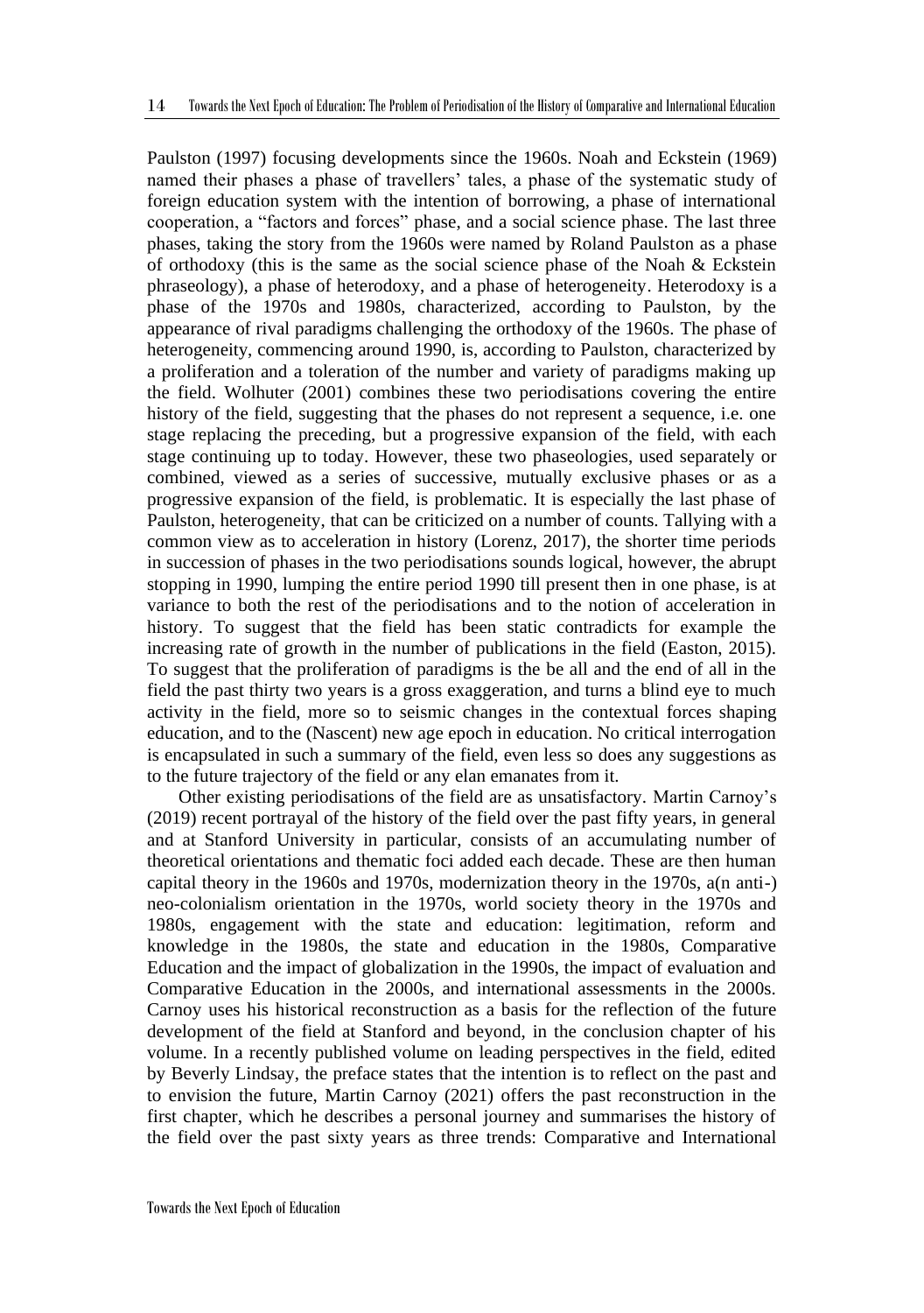Education becoming a social science, an interest in Globalisation, and the rise of International Testing as focus of research.

Besides taking account of the contextual changes currently taking place, as well as well as the resulting changes in education, or new demands posted to education, offering suggestions as to beacons for a new periodisation of Comparative and International Education, or at least for the typification of the present era, should take note of what currently characterizes the field. It is to this that the paper will now turn to.

### **Current state of Comparative and International Education: Key features**

Perhaps the best way to glean the current state of the field and to identify its key features — to return to the earlier citation of David Turner wrote about what constitutes Comparative and International Education — is from content analysis done of articles published in top journals in the field. Two such studies, done on and published in the two top journals in the field (at least top as measured by impact factor) will be discussed here. In the first study, Wolhuter (2008) analysed all 1157 articles published in the *Comparative Education Review* during the first fifty years of its existence, 1957-2006. The conclusion was that the field shows two strong, seemingly opposite trends, namely a tenacious holding onto established traditions and at the same time a broadening. While the world trend of the nation-state losing its once omnipotent status, and of the locus of power moving in two opposite directions, towards regional and global units on the one hand, and on the other, to decentralised and local structures and to the individual, the nation-state remains the most frequent unit of analysis, and considerable scope exists for also including these other smaller and larger units. Literature studies as method of information collection still dominate research in the field. And despite a multitude of paradigms, most Comparative Education studies take place within the factors and forces paradigm, viewing education as the outcome of contextual forces. On themes of research, it seems as if Comparative Education still has not escaped the black box character of the field (which it has had since the era of the factors and the forces), namely to concentrate more on societal shaping forces of education systems, to the neglect of firstly what is taking place in education institutions and systems, and secondly the outcomes of education.

This paper also analyses frequency of themes in terms of five year cycles. In the last five years covered by the analysis, 2002-2006, the articles dealing with societal forces shaping education, the rank-order was: 1. Political factors, 2. Social forces, and 3. Global forces. With respect to articles dealing with education systems *per se* the rank-order of frequency was: 1. Students, 2. Curriculum, and 3. Institutional fabric.

The second study is a recent publication by Jing et al. (2021) surveying all articles published during the past decade, 2010-2019, in the journal *Compare: A journal of Comparative and International Education*, currently, in terms of impact factor, the top journal in the field. They found the most common foci of articles as follows (in order). The authors usually addressed the following research topics: gender, the disciplinary development of Comparative Education and International Education, internationalisation, citizenship education, globalisation, education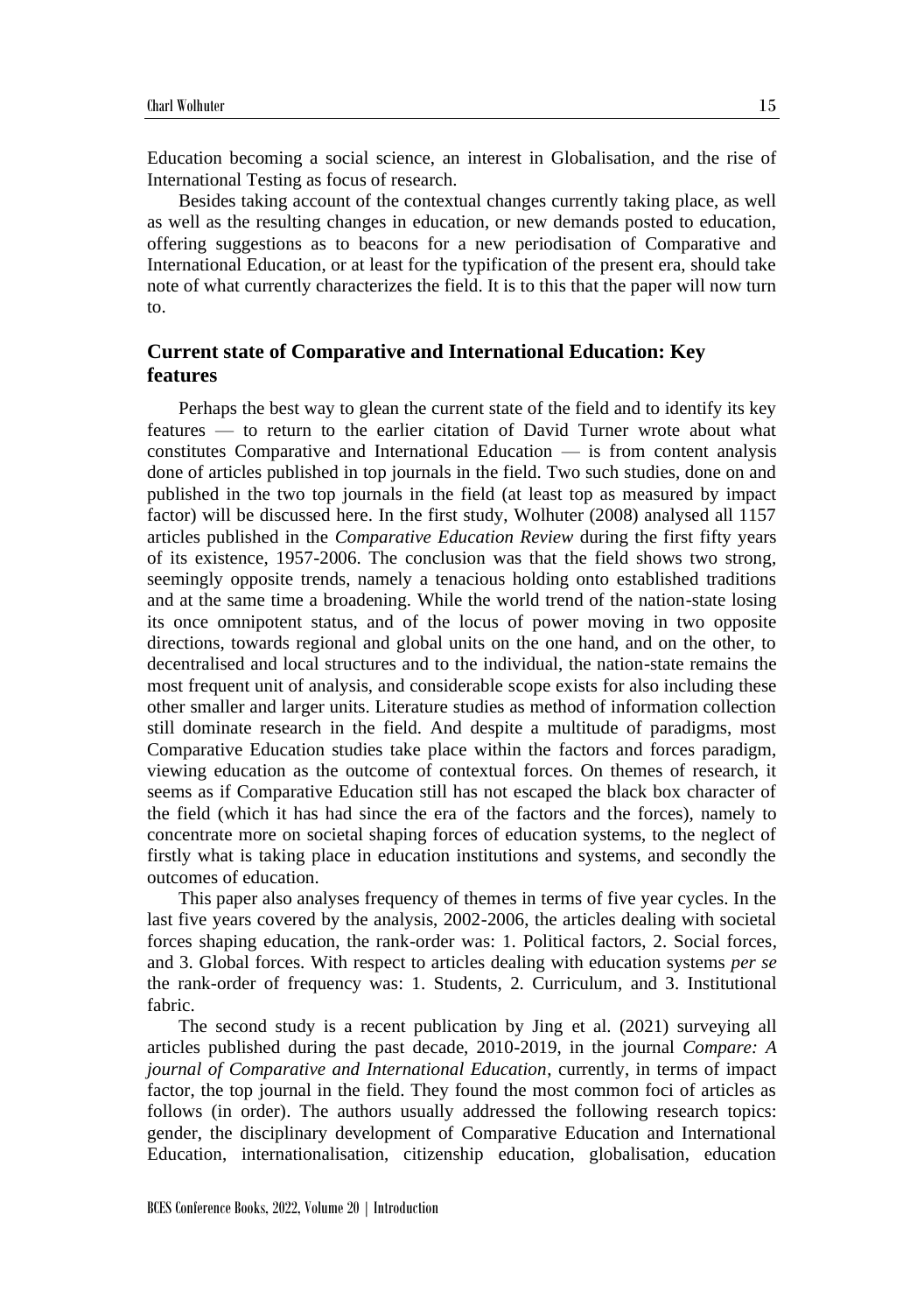policy, teacher education, culture, globalisation, policy, citizenship, education for all, international students, and decentralisation.

#### **Conclusion**

Periodisation is a tool, it can even be stated an indispensible too, to get an intellectual grip on the past, to reduce the infinitely complicated past to manageable, comprehensible proportions. In the field of Comparative and International Education, which defies any attempts to pin it down to a simple definition, the reconstruction of the evolution of the field (and by implication periodisation) assumes even more importance, because of its role in portraying the identity of the field and to serve as basis for reflection as to chart a future trajectory of the field. The periodisations extant in the field are however outdated and not suited for the purpose called for. One major caveat is the incorporation of the nascent new or next epoch in education, and the contextual imperatives constituting the antecedents of that epoch. At least one (the present and latest) phase in the development of the field should be identified, named and described. Besides providing an outlook for the future development of the field, one requirement for building this construct of the present phase in the field, is that it should take cognisance and reflect the new or nascent epoch in education. The author trusts that the discussions contained in the remained of the papers of this book and at the conference will contribute towards forming a clear idea of this new or nascent epoch in education and thus contribute towards gaining an intellectual hold on the present phase in the evolution of Comparative and International Education.

#### **References**

- Carnoy, M. (2019): *Transforming Comparative Education: Fifty years of theory building at Stanford*. Palo Alto: Stanford University Press.
- Carnoy, M. (2021): Comparative Education: A personal perspective. In: Lindsay, B. (Ed.) *Comparative and International Education: Leading perspectives from the field* (pp. 1- 21)*.* Chan, Switzerland: Palgrave Macmillan.
- Crossley, M. (2019): Policy transfer, sustainable development and the context*s* of education. *Compare: A Journal of Comparative and International Education*, 49(2), 175-191.
- Easton, P. B. (2015): Comparative Education Review Bibliography 2014: Catching Up with the Rapid Growth of the Field. *Comparative Education Review*, 59(4), 743-764.
- Jing, X., Ghosh, R., Liu, B. & Fruchier, T. (2021): The fiftieth anniversary of Compare: a decade review and bibliometric analysis. Compare: *A Journal of Comparative and International Education*, DOI: 10.1080/03057925.2021.1932422.
- Lorenz, C. (2017): The Times They Are a-Changing: On time, space and periodization in History. In: Carretero, M., Berger, S. & Grever, M. (Eds.) *Palgrave Handbook of Research in Historical Culture and Education* (pp. 109-133). Houndmills: Palgrave.
- Noah, H. J. & Eckstein, M. A. (1969): *Toward a Science of Comparative Education*. New York: Macmillan.
- Paulston, R. G. (1997): Comparative and International Education: paradigms and theories. In: Husén, T. & Postlthwaite, T. N. (Eds.) The International Encyclopedia of Education, 2<sup>nd</sup> Edition (pp. 923-923). Oxford: Pergamon.